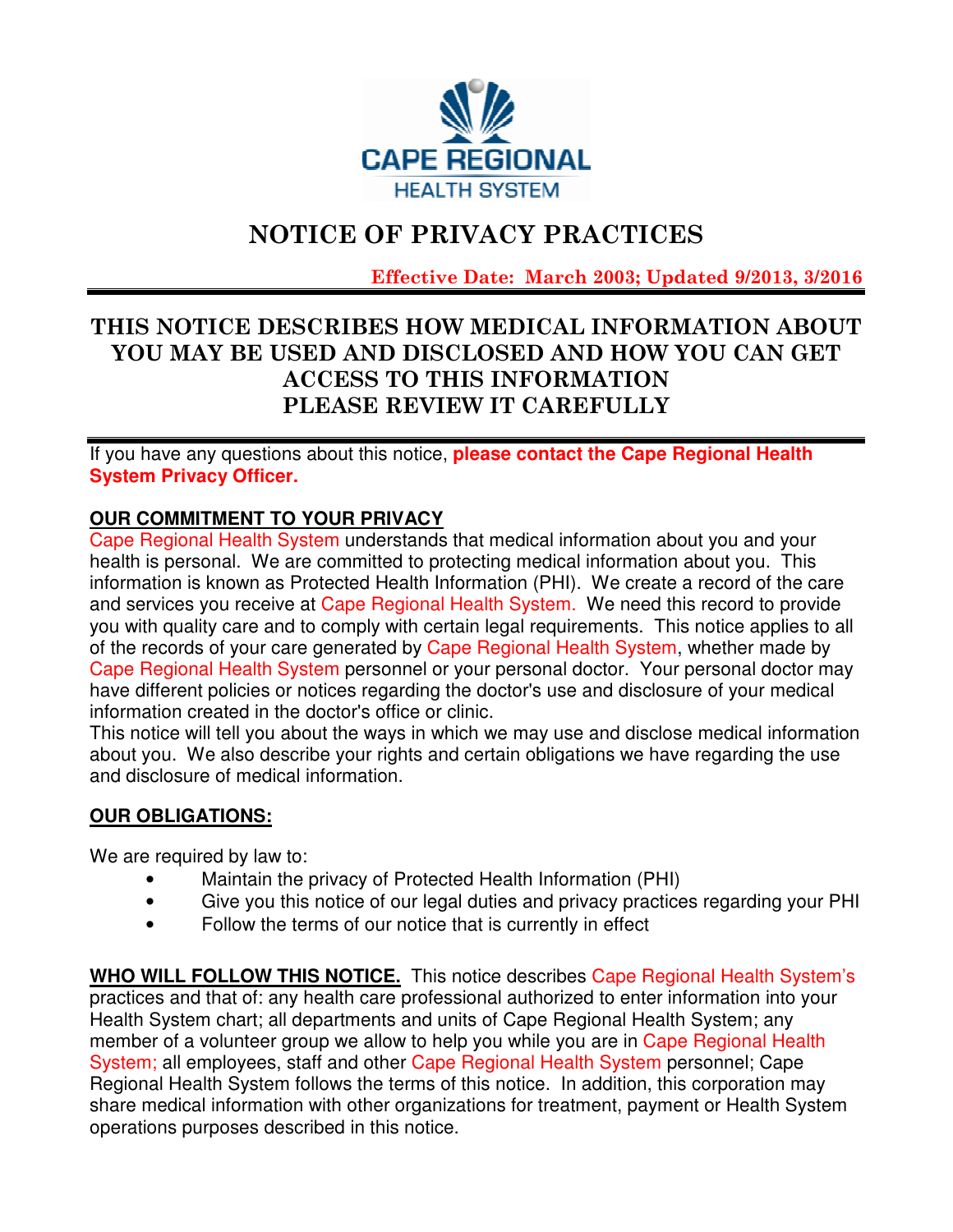#### **HOW WE MAY USE AND DISCLOSE HEALTH INFORMATION:**

The following describes the ways we may use and disclose PHI that identifies you. Except for the purposes described below, we will use and disclose PHI only with your written permission. You may revoke such permission at any time by writing to our practice Privacy Officer.

**For Treatment**. We may use and disclose PHI for your treatment and to provide you with treatment-related health care services. For example, we may disclose PHI to doctors, nurses, technicians, or other personnel, including people outside our Health System, who are involved in your medical care and need the information to provide you with medical care.

**For Payment**. We may use and disclose PHI so that we or others may bill and receive payment from you, an insurance company or a third party for the treatment and services you received. For example, we may give your health plan information about you so that they will pay for your treatment.

**For Health Care Operations**. We may use and disclose PHI for health care operations purposes. These uses and disclosures are necessary to make sure that all of our patients receive quality care and to manage Health System operations. For example, we may use and disclose information to make sure the care you receive is of the highest quality. We also may share information with other entities that have a relationship with you (for example, your health plan) for their health care operation activities.

**Appointment Reminders, Treatment Alternatives and Health Related Benefits and Services**. We may use and disclose PHI to contact you to remind you that you have an appointment with us. We also may use and disclose PHI to tell you about treatment alternatives or health-related benefits and services that may be of interest to you.

**Fundraising Activities.** We may disclose PHI to a foundation related to the Health System so that the foundation may contact you in raising money for the Health System. We only would release contact information, such as your name, address and phone number and the dates you received treatment or services at the Health System. If you do not want the Health System to contact you for fundraising efforts, you must notify the **Cape Regional Health System Foundation in writing.** 

**Hospital Directory**. We may include certain limited information about you in the Health System directory while you are a patient at the Health System. This information may include your name, location in the Health System, your general condition (e.g., fair, good, etc.) and your religious affiliation. The directory information, except for your religious affiliation, may also be released to people who ask for you by name. Your religious affiliation may be given to a member of the clergy, such as a priest or rabbi, even if they don't ask for you by name. This is so your family, friends and clergy can visit you in the Medical Center and generally know how you are doing.

**Individuals Involved in Your Care or Payment for Your Care**. When appropriate, we may share PHI with a person who is involved in your medical care or payment for your care, such as your family or a close friend. We also may notify your family about your location or general condition or disclose such information to an entity assisting in a disaster relief effort.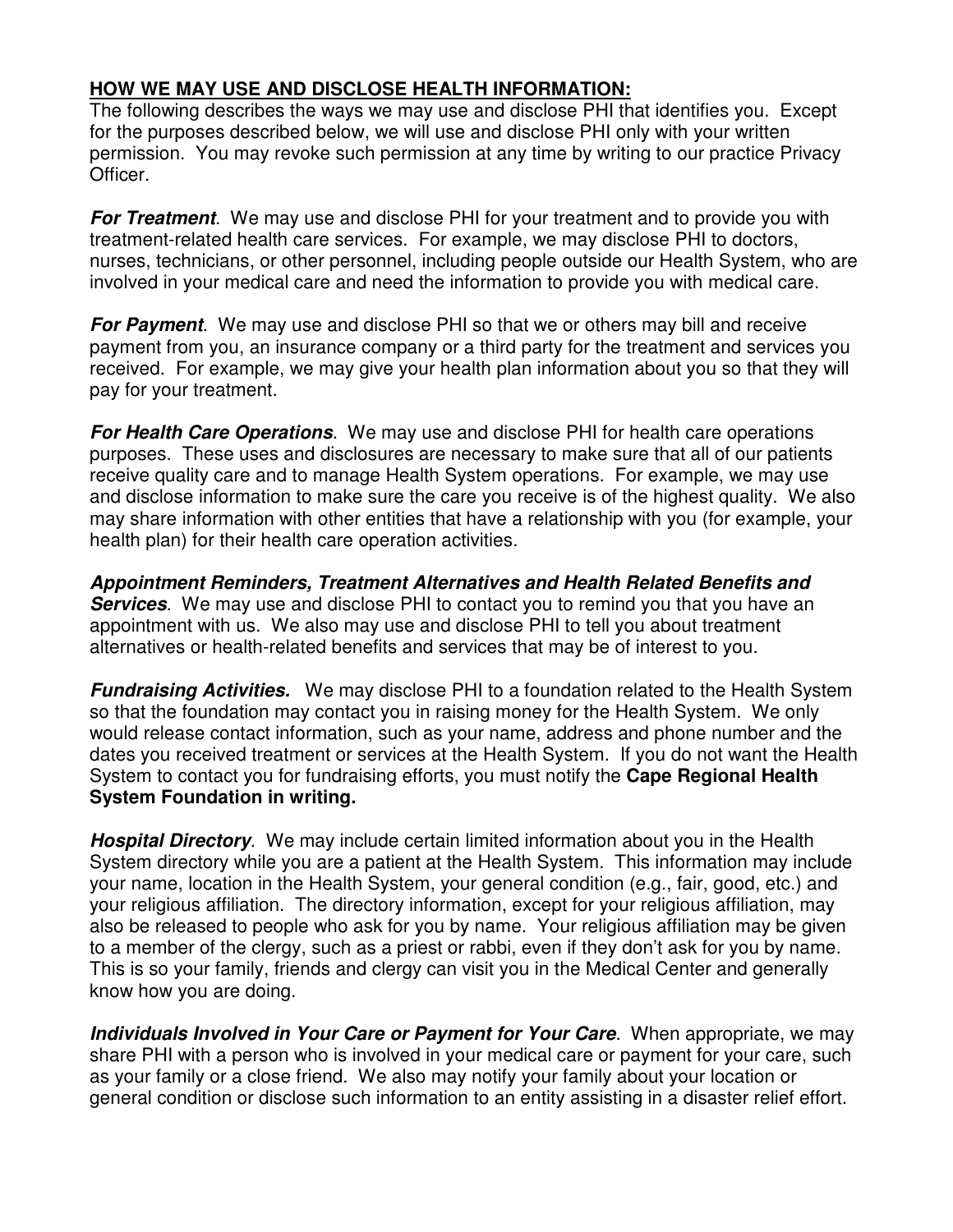**Research**. Under certain circumstances, we may use and disclose PHI for research. For example, a research project may involve comparing the health of patients who received one treatment to those who received another, for the same condition. Before we use or disclose PHI for research, the project will go through a special approval process. Even without special approval, we may permit researchers to look at records to help them identify patients who may be included in their research project or for other similar purposes, as long as they do not remove or take a copy of any PHI.

#### **SPECIAL SITUATIONS:**

As Required by Law. We will disclose PHI when required to do so by international, federal, state or local law.

**To Avert a Serious Threat to Health or Safety**. We may use and disclose PHI when necessary to prevent a serious threat to your health and safety or the health and safety of the public or another person. Disclosures, however, will be made only to someone who may be able to help prevent the threat.

**Business Associates**. We may disclose PHI to our business associates that perform functions on our behalf or provide us with services if the information is necessary for such functions or services. All of our business associates are obligated to protect the privacy of your information and are not allowed to use or disclose any information other than as specified in our contract.

**Organ and Tissue Donation**. If you are an organ donor, we may use or release PHI to organizations that handle organ procurement or other entities engaged in procurement, banking or transportation of organs, eyes or tissues to facilitate organ, eye or tissue donation and transplantation.

**Military and Veterans**. If you are a member of the armed forces, we may release PHI as required by military command authorities. We also may release PHI to the appropriate foreign military authority if you are a member of a foreign military.

**Workers' Compensation**. We may release PHI for workers' compensation or similar programs. These programs provide benefits for work-related injuries or illness.

**Public Health Risks**. We may disclose PHI for public health activities. These activities generally include disclosures to prevent or control disease, injury or disability; report births and deaths; report child abuse or neglect; report reactions to medications or problems with products; notify people of recalls of products they may be using; a person who may have been exposed to a disease or may be at risk for contracting or spreading a disease or condition; and the appropriate government authority if we believe a patient has been the victim of abuse, neglect or domestic violence. We will only make this disclosure if you agree or when required or authorized by law.

**Health Oversight Activities**. We may disclose PHI to a health oversight agency for activities authorized by law. These oversight activities include, for example, audits, investigations, inspections, and licensure. These activities are necessary for the government to monitor the health care system, government programs, and compliance with civil rights laws.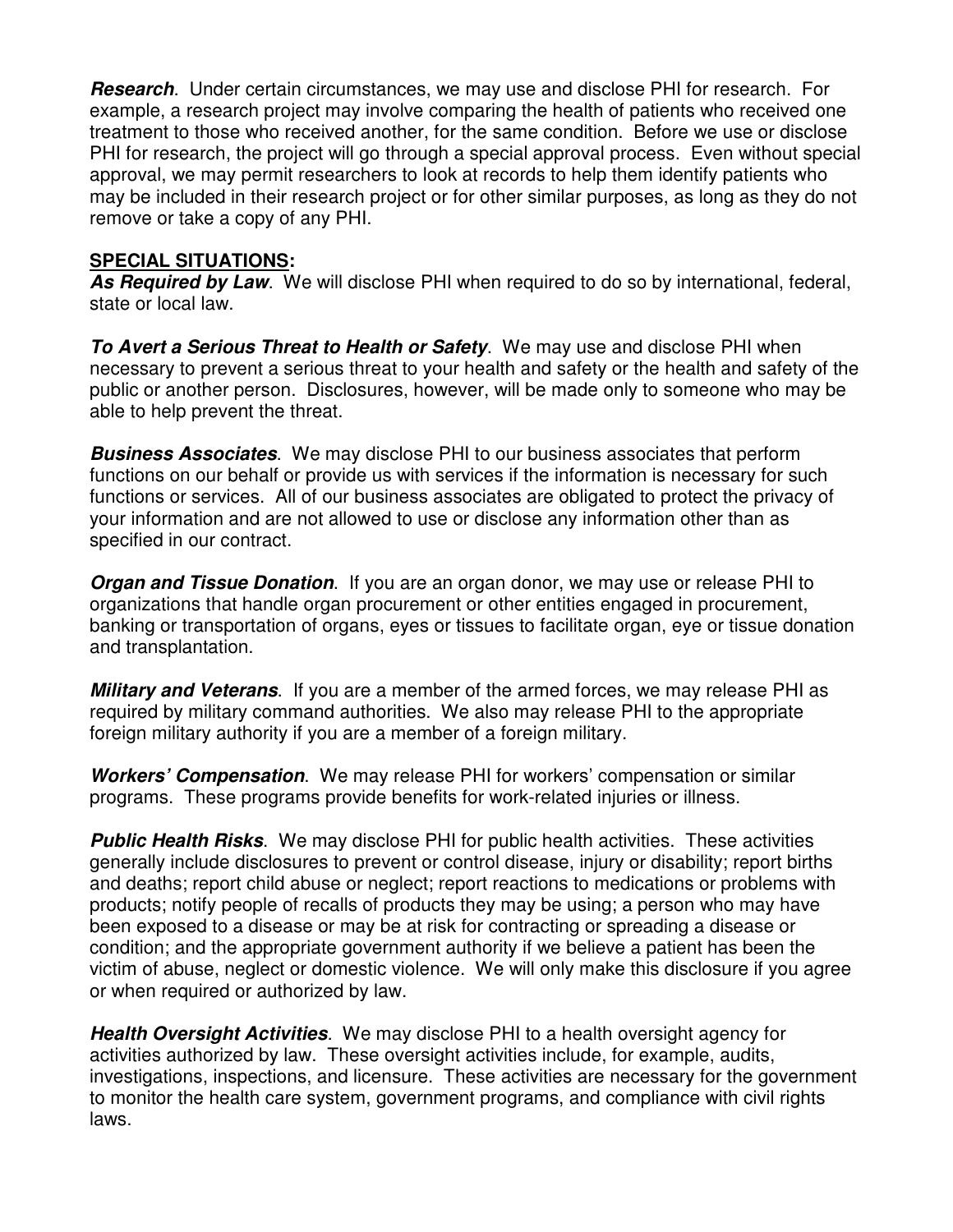**Data Breach Notification Purposes.** We may use or disclose your PHI to provide legally required notices of unauthorized access to or disclosure of your PHI.

**Lawsuits and Disputes**. If you are involved in a lawsuit or a dispute, we may disclose PHI in response to a court or administrative order. We also may disclose PHI in response to a subpoena, discovery request, or other lawful process by someone else involved in the dispute, but only if efforts have been made to tell you about the request or to obtain an order protecting the information requested.

**Law Enforcement**. We may release PHI if asked by a law enforcement official if the information is: in response to a court order, subpoena, warrant, summons or similar process; limited information to identify or locate a suspect, fugitive, material witness, or missing person; about the victim of a crime even if, under certain very limited circumstances, we are unable to obtain the person's agreement; about a death we believe may be the result of criminal conduct; about criminal conduct on our premises; and in an emergency to report a crime, the location of the crime or victims, or the identity, description or location of the person who committed the crime.

**Coroners, Medical Examiners and Funeral Directors**. We may release PHI to a coroner or medical examiner. This may be necessary, for example, to identify a deceased person or determine the cause of death. We also may release PHI to funeral directors as necessary for their duties.

**National Security and Intelligence Activities**. We may release PHI to authorized federal officials for intelligence, counter-intelligence, and other national security activities authorized by law.

**Protective Services for the President and Others.** We may disclose PHI to authorized federal officials so they may provide protection to the President, other authorized persons or foreign heads of state or to conduct special investigations.

**Inmates or Individuals in Custody**. If you are an inmate of a correctional institution or under the custody of a law enforcement official, we may release PHI to the correctional institution or law enforcement official. This release would be if necessary: for the institution to provide you with health care; to protect your health and safety or the health and safety of others; or the safety and security of the correctional institution.

#### **USES AND DISCLOSURES THAT REQUIRE US TO GIVE YOU AN OPPORTUNITY TO OBJECT OR OPT-OUT**

**Individuals Involved in Your Care or Payment for Your Care.** Unless you object, we may disclose to a member of your family, a relative, a close friend or any other person you identify, your PHI that directly relates to that person's involvement in your health care. If you are unable to agree or object to such a disclosure, we may disclose such information as necessary if we determine that it is in your best interest based on our professional judgment.

**Disaster Relief.** We may disclose your PHI to disaster relief organizations that seek your PHI to coordinate your care, or notify family and friends of your location or condition in a disaster. We will provide you with an opportunity to agree or object to such a disclosure whenever we practically can do so.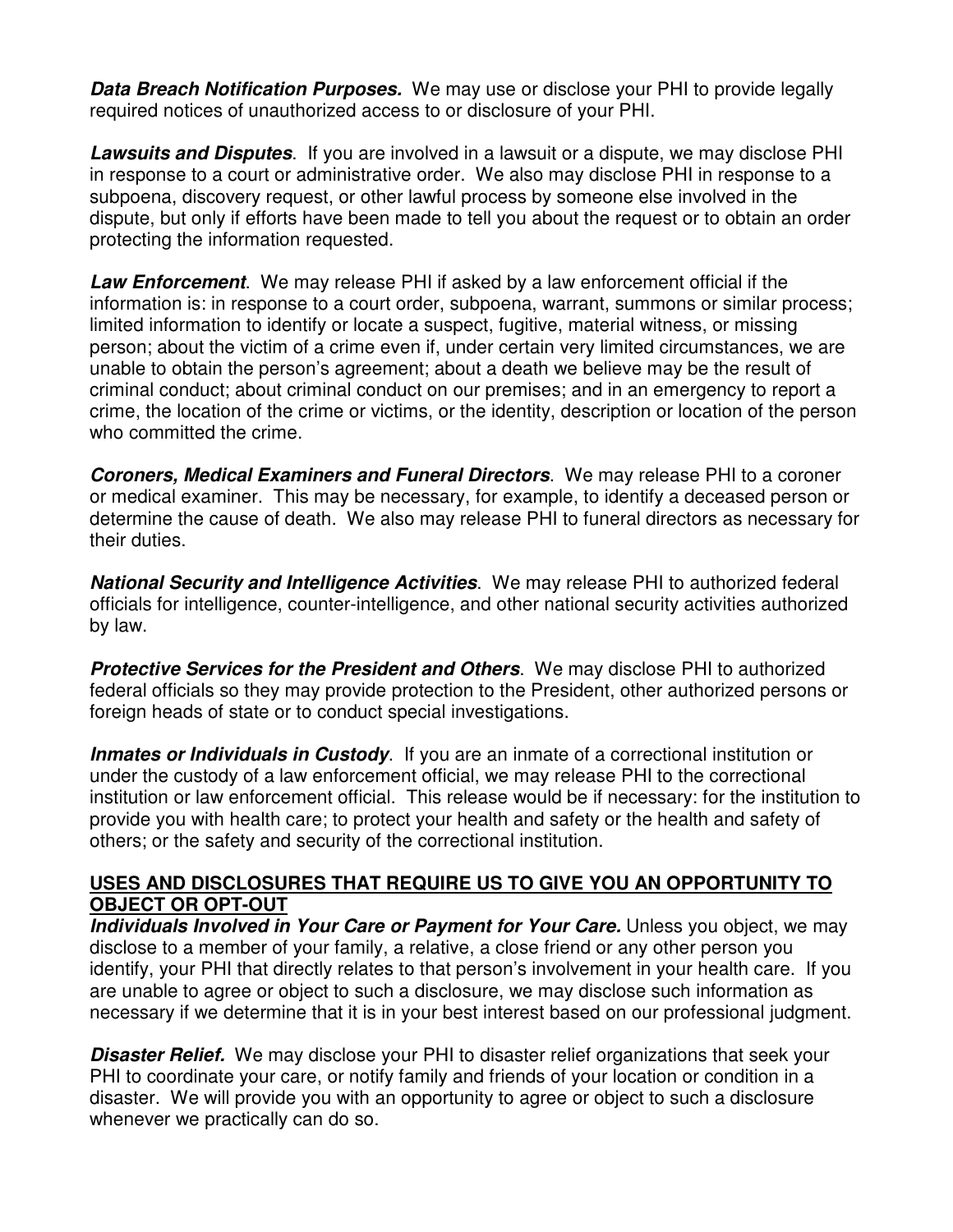#### **Health Information Exchange (HIE)**

Cape Regional Health System and other health providers participate in an electronic Health Information Exchange (HIE). We and the other participants may use, disclose and access your information through the HIE for the purpose of treatment, payment and operations to the extent permitted by law. You have the right to "opt-out" or decline to participate in the HIE and we will provide you with this right at the earliest opportunity. If you choose to optout, your information maintained in HIE prior to opt-out will continue to be used in accordance with the Notice and the law. However, your information created after the optout will not be displayed in the HIE. You also have the right to rescind your opt-out.

#### **YOUR WRITTEN AUTHORIZATION IS REQUIRED FOR OTHER USES AND DISCLOSURES**

The following uses and disclosures of your PHI will be made only with your written authorization:

- 1. Uses and disclosures of PHI for marketing purposes; and
- 2. Disclosures that constitute a sale of your PHI

Other uses and disclosures of PHI not covered by this Notice or the laws that apply to us will be made only with your written authorization. If you do give us an authorization, you may revoke it at any time by submitting a written revocation to our Privacy Officer and we will no longer disclose PHI under the authorization. But disclosure that we made in reliance on your authorization before you revoked it will not be affected by the revocation.

#### **YOUR RIGHTS**:

You have the following rights regarding PHI we have about you:

**Right to Inspect and Copy**. You have a right to inspect and copy PHI that may be used to make decisions about your care or payment for your care. This includes medical and billing records, other than psychotherapy notes. To inspect and copy this PHI, you must make your request, in writing, to the Health Information Management Department. We have up to 30 days to make your PHI available to you and we may charge you a reasonable fee for the costs of copying, mailing or other supplies associated with your request. We may not charge you a fee if you need the information for a claim for benefits under the Social Security Act or any other state of federal needs-based benefit program. We may deny your request in certain limited circumstances. If we do deny your request, you have the right to have the denial reviewed by a licensed healthcare professional who was not directly involved in the denial of your request, and we will comply with the outcome of the review.

**Right to an Electronic Copy of Electronic Medical Records.** If your PHI is maintained in an electronic format (known as an electronic medical record or an electronic health record), you have the right to request that an electronic copy of your record be given to you or transmitted to another individual or entity. We will make every effort to provide access to your PHI in the form or format you request, if it is readily producible in such form or format. If the PHI is not readily producible in the form or format you request your record will be provided in either our standard electronic format or if you do not want this form or format, a readable hard copy form. We may charge you a reasonable, cost-based fee for the labor associated with transmitting the electronic medical record.

**Right to Get Notice of a Breach.** You have the right to be notified upon a breach of any of your unsecured PHI.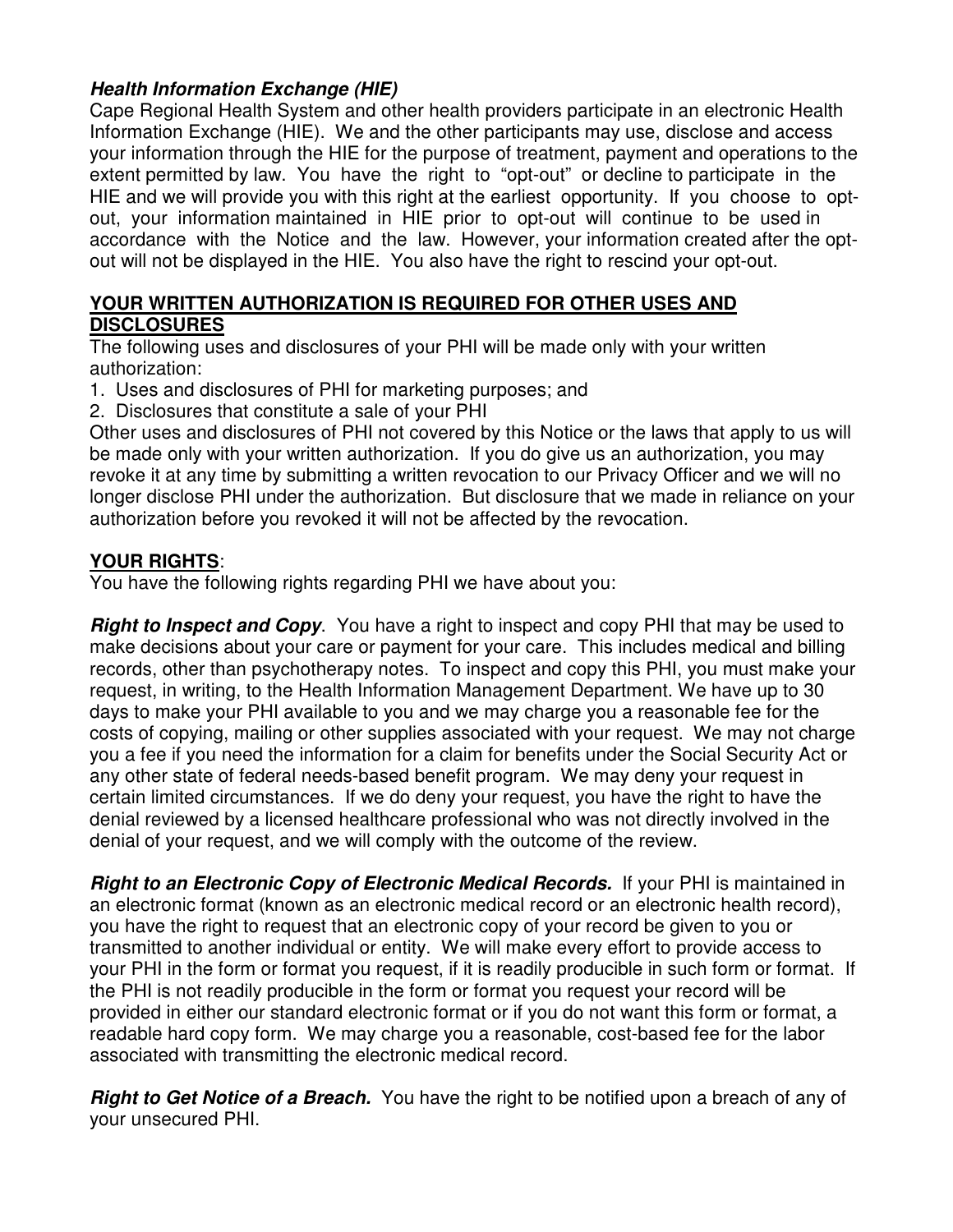**Right to Amend**. If you feel that medical information we have about you is incorrect or incomplete, you may ask us to amend the information. You have the right to request an amendment for as long as the information is kept by or for the Health System.

To request an amendment, your request must be made in writing and submitted to the Privacy Officer. In addition, you must provide a reason that supports your request. We may deny your request for an amendment if it is not in writing or does not include a reason to support the request. In addition, we may deny your request if you ask us to amend information that: was not created by us, unless the person or entity that created the information is no longer available to make the amendment; is not part of the medical information kept by or for the Health System; is not part of the information which you would be permitted to inspect and copy; or is accurate and complete.

**Right to an Accounting of Disclosures**. You have the right to request an accounting of disclosures we have made, if any, of your protected health information. This is a list of the disclosures we made of medical information about you to individuals or entities when we were not required to obtain an authorization from you to release your protected health information. For example, in a situation where we were served with a subpoena requiring us to release the information.

To request this list or accounting of disclosures, you must submit your request in writing to the Privacy Officer. Your request must state a time period, which may not be longer than six years. Your request should indicate in what form you want the list (for example, on paper, electronically). The first list you request within a 12-month period will be free. For additional lists, we may charge you for the costs of providing the list. We will notify you of the cost involved and you may choose to withdraw or modify your request at that time before any costs are incurred.

**Right to Request Restrictions**. You have the right to request a restriction or limitation on the PHI we use or disclose for treatment, payment, or health care operations. You also have the right to request a limit on the PHI we disclose to someone involved in your care or the payment for your care, like a family member or friend. For example, you could ask that we not share information about a particular diagnosis or treatment with your spouse. To request a restriction, you must make your request, in writing, to the Privacy Officer. We are not required to agree to your request unless you are asking us to restrict the use and disclosure of your PHI to a health plan for payment or health care operation purposes and such information you wish to restrict pertains solely to a health care item or service for which you have paid us "out-of-pocket" in full. If we agree, we will comply with your request unless the information is needed to provide you with emergency treatment.

*Out-of-Pocket-Payments.* If you paid out-of-pocket (or in other words, you have requested that we not bill your health plan) in full for a specific item or service, you have the right to ask that your PHI with respect to that item or service not be disclosed to a health plan for purposes of payment or health care operations, and we will honor that request.

**Right to Request Confidential Communications**. You have the right to request that we communicate with you about medical matters in a certain way or at a certain location. For example, you can ask that we only contact you by mail or at work. To request confidential communications, you must make your request, in writing, to the Privacy Officer.